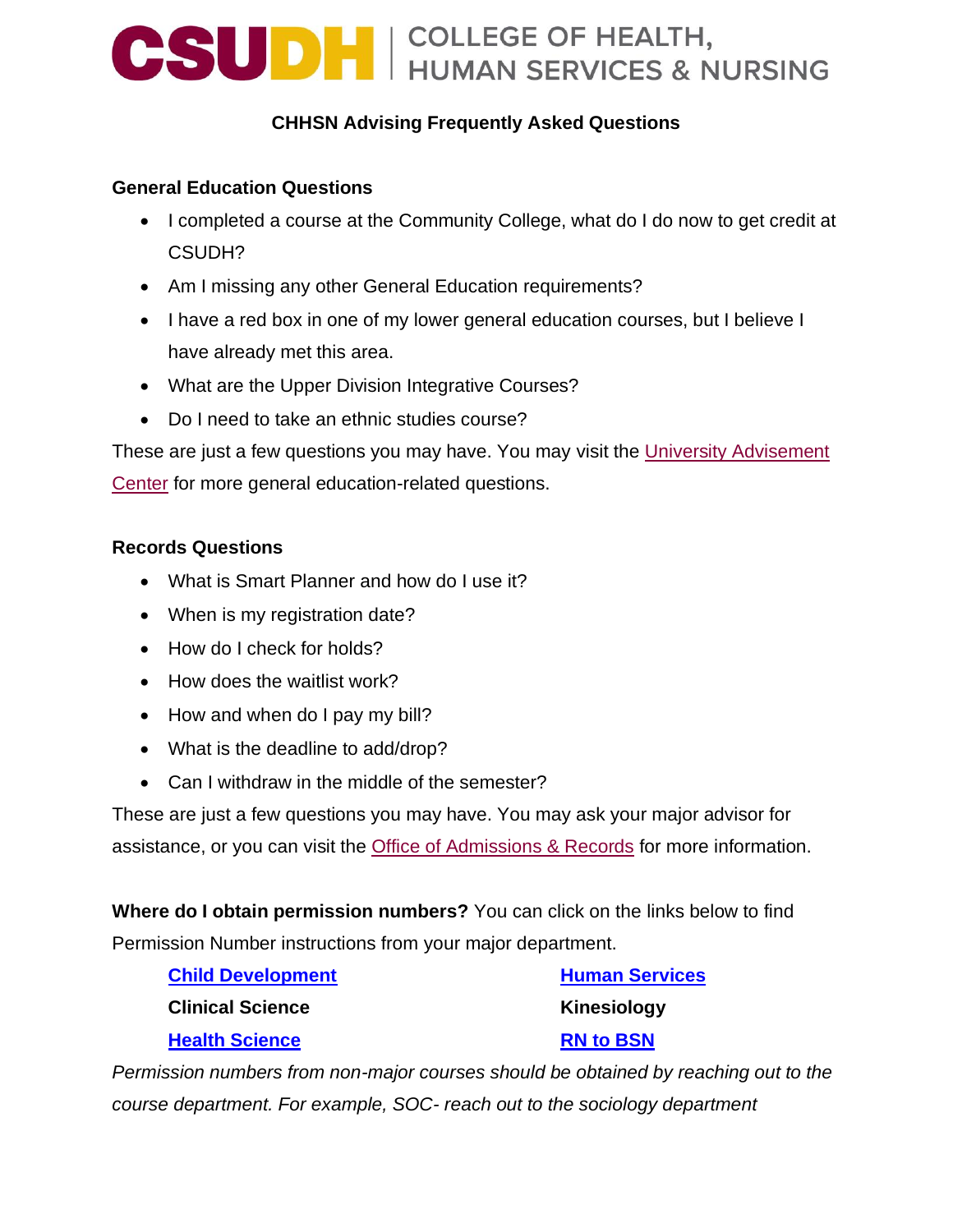# **CSUDH** COLLEGE OF HEALTH,

**How & when do I file for graduation?** Bachelor's degree candidates are encouraged to apply for graduation if they have earned at least 90-semester units or have less than 10 courses to complete. The application is submitted through the student's MyCSUDH account. The following are the graduation application deadlines:

| <b>Degree Conferral Term</b> | <b>Regular Deadline</b> | <b>Late Deadline</b>                  |
|------------------------------|-------------------------|---------------------------------------|
| <b>Fall Semester</b>         | Jan 1 - July 1          | July 2 - September 15                 |
| <b>Spring Semester</b>       | June 1 - October 1      | October 2 - Last day of Fall semester |
| <b>Summer Session</b>        | November 1 - February 1 | Feb 2 - April 15                      |

Please visit the [Graduation Information](https://www.csudh.edu/registrar/graduation/) FAQ for more information.

**What is the difference between graduation and commencement?** When you apply for graduation, you are letting us know you are planning to complete your degree by the end of the term you applied for. Once you have completed all requirements for your degree, you will be eligible to graduate, and your diploma will be awarded. Commencement is the celebration of your graduation. There is a separate form you need to complete to participate in the ceremony. It is called "Commencement Participation".

Please visit [Commencement Information](https://www.csudh.edu/commencement/) for more information.

**I got a "C- "in one of my major courses. Do I have to take it again?** Yes, all Bachelor's degree programs in the College of Health, Human Services, and Nursing require students to obtain a grade of "C" or better in all major courses. As an undergraduate student, you can Repeat and Cancel up to 16 units in the courses in which you received a grade less than "C- "and replace your previous grade with your new grade. For more information, please visit the [University Policies](https://www.csudh.edu/chhsn/chhsn-advising/faq/) on Repeat and Cancel.

**How often should I see my major academic advisor?** It is recommended that you meet with an academic advisor regularly, especially when you complete 60 and 90 units respectively. Advisors in the College of Health, Human Services, and Nursing are available to meet as often as you need.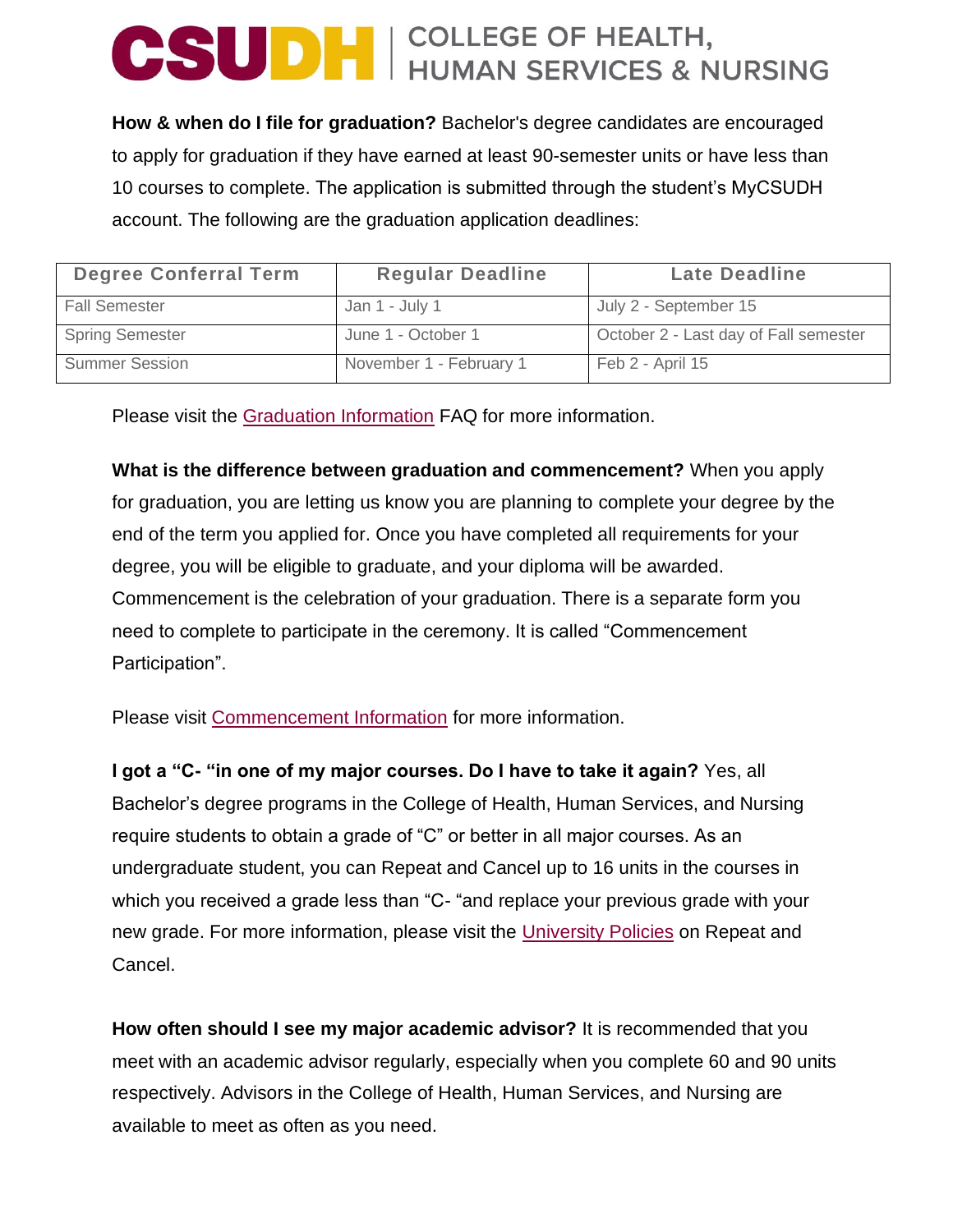## **CSUDH** GOLLEGE OF HEALTH,

**Who is my major advisor?** CHHSN's list of major advisors can be found on our [CHHSN Advising](https://www.csudh.edu/chhsn/chhsn-advising/staff/) website under Staff.

[Child Development-](https://www.csudh.edu/chhsn/chhsn-advising/advising-materials/child-development-advisor-messages) Lisa Langford Clinical Science- Angel Valdez [Health Science-](https://www.csudh.edu/chhsn/chhsn-advising/advising-materials/health-science-advisor-messages) Mark Kerr [Human Services-](https://www.csudh.edu/chhsn/chhsn-advising/advising-materials/human-services-advisor-messages) Cristina Prado Kinesiology- Angel Valdez and [faculty advisors](https://www.csudh.edu/kinesiology/advisement/) [RN to BSN](https://www.csudh.edu/chhsn/chhsn-advising/advising-materials/rn-to-bsn-advisor-message) – Cristina Prado

**When do I meet with a major advisor vs. a faculty advisor?** You may meet with your faculty advisor for specific questions regarding your major beyond the scope of the CHHSN Advising, such as professional career, society, and fieldwork placements.

**What do I do when I have an Advising Hold?** Some majors in our college receive a 60- and 90-unit advising hold. It is strongly advised that you meet with an advisor to remove the hold. Advising holds are there so that we can check your progress and check for anything that can potentially delay your graduation.

If you received an advising hold and have already met with your advisor within the past 6 months, you may email your major academic advisor to remove the hold. Students who have not met with the major advisor, must set up an appointment via the Toro Success Collaborative Icon or email their major advisor.

**What is the GWAR?** The GWAR is the Graduation Writing Assessment Requirement that all students must complete to graduate. One of the options to meet this requirement is the GWE which stands for Graduate Writing Exam. You must earn a score of 8 or better to pass the exam. If you do not receive a score of 8 or better, you are given one more attempt to pass. Other alternatives to meeting the GWAR include English 350: Advanced Composition or IDS 397 and IDS 398)

Please visit the [Testing Center](https://www.csudh.edu/tltc/testing-center/) for more information.